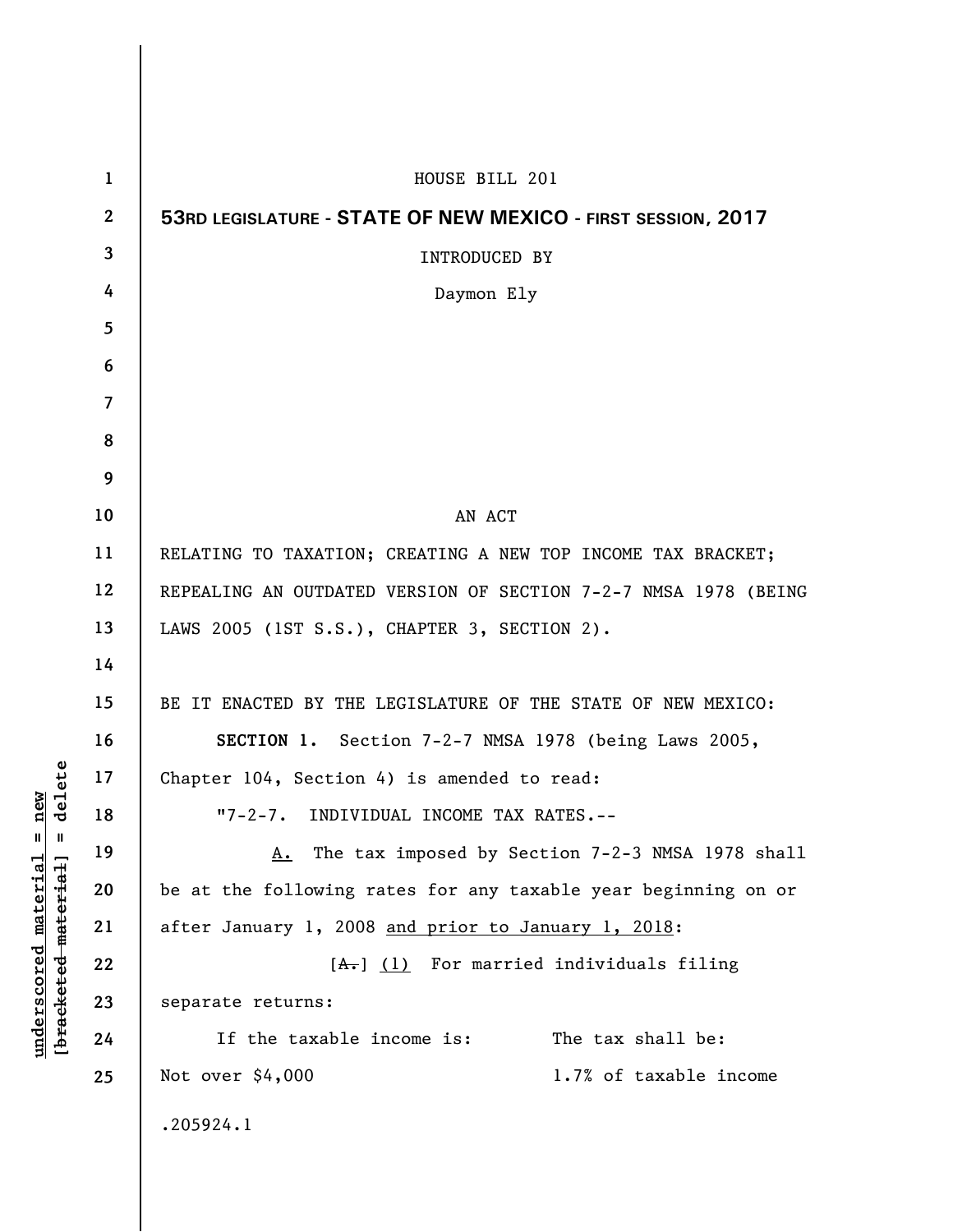```
1 
2 
3 
 4 
5 
 6 
7 
8 
9 
10 
11 
12 
13 
14 
15 
16 
17 
18 
19 
20 
21 
22 
23 
24 
25 
     Over $4,000 but not over $8,000 $68.00 plus 3.2% of
                                         excess over $4,000
     Over $8,000 but not over $12,000 $196 plus 4.7% of 
                                         excess over $8,000
     Over $12,000 $384 plus 4.9% of
                                         excess over $12,000.
                     [\frac{B-}{C}] (2) For heads of household, surviving
      spouses and married individuals filing joint returns:
           If the taxable income is: The tax shall be:
     Not over $8,000 1.7% of taxable income
     Over $8,000 but not over $16,000 $136 plus 3.2% of 
                                         excess over $8,000
     Over $16,000 but not over $24,000 $392 plus 4.7% of 
                                         excess over $16,000
     Over $24,000 $768 plus 4.9% of
                                         excess over $24,000.
                     [G<sub>1</sub>] (3) For single individuals and for
      estates and trusts:
           If the taxable income is: The tax shall be:
     Not over $5,500 1.7% of taxable income
     Over $5,500 but not over $11,000 $93.50 plus 3.2% of 
                                         excess over $5,500
     Over $11,000 but not over $16,000 $269.50 plus 4.7% of 
                                         excess over $11,000
     Over $16,000 $504.50 plus 4.9% of
      .205924.1
                                 - 2 -
```
 $\frac{1}{2}$  intereted material = delete **[bracketed material] = delete**  $underscored material = new$ **underscored material = new**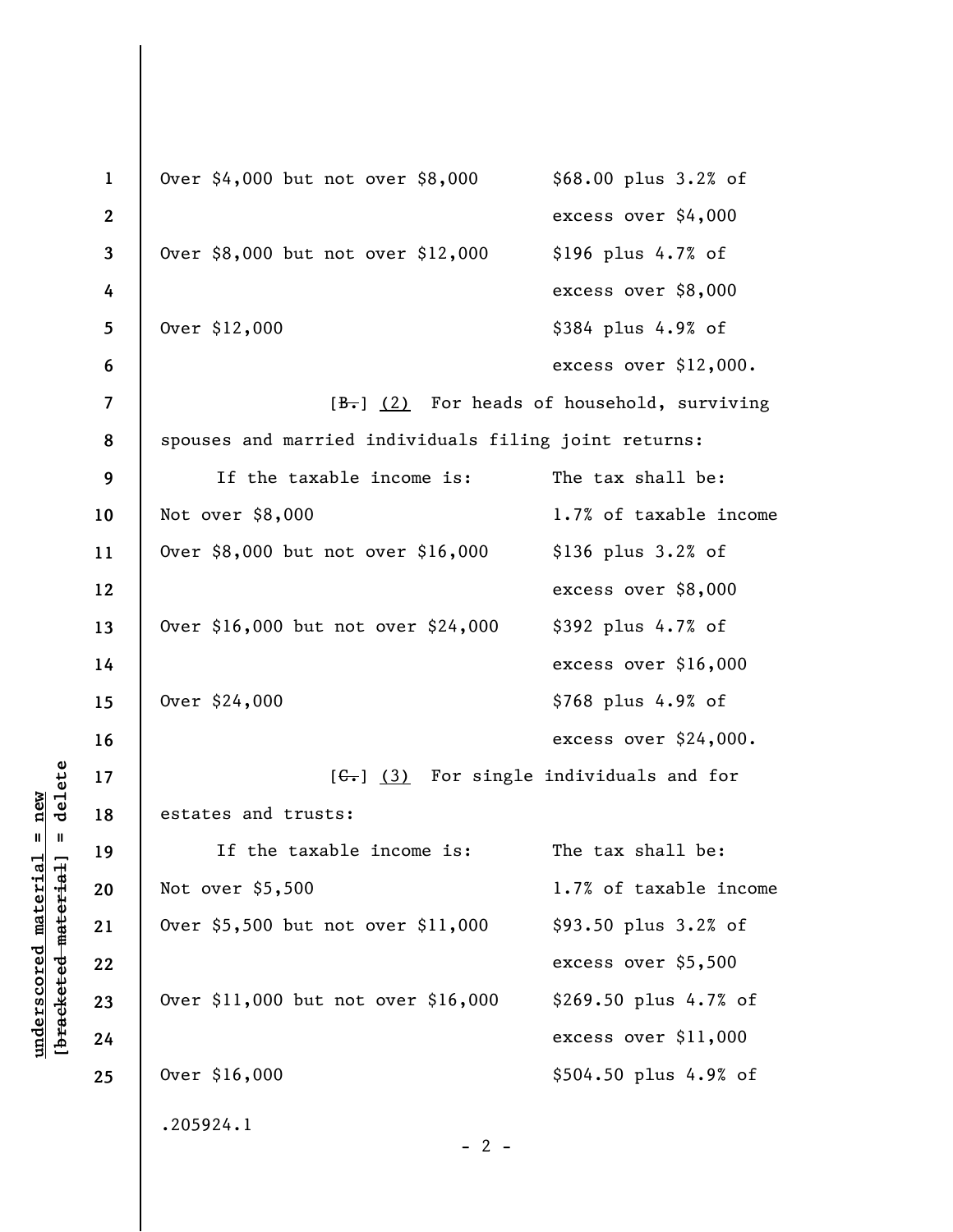| $\mathbf{1}$ | excess over \$16,000.                                             |                               |  |  |  |  |  |  |  |
|--------------|-------------------------------------------------------------------|-------------------------------|--|--|--|--|--|--|--|
| $\mathbf{2}$ | The tax imposed by Section 7-2-3 NMSA 1978 shall<br>$B_{\bullet}$ |                               |  |  |  |  |  |  |  |
| 3            | be at the following rates for any taxable year beginning on or    |                               |  |  |  |  |  |  |  |
| 4            | after January 1, 2018:                                            |                               |  |  |  |  |  |  |  |
| 5            | For married individuals filing separate<br>(1)                    |                               |  |  |  |  |  |  |  |
| 6            | returns:                                                          |                               |  |  |  |  |  |  |  |
| 7            | <u>If the taxable income is:</u><br>The tax shall be:             |                               |  |  |  |  |  |  |  |
| 8            | <u>Not over \$4,000</u>                                           | 1.7% of taxable income        |  |  |  |  |  |  |  |
| 9            | Over \$4,000 but not over \$8,000                                 | \$68.00 plus 3.2% of          |  |  |  |  |  |  |  |
| 10           |                                                                   | excess over \$4,000           |  |  |  |  |  |  |  |
| 11           | Over \$8,000 but not over \$12,000                                | <u>\$196 plus 4.7% of</u>     |  |  |  |  |  |  |  |
| 12           |                                                                   | excess over \$8,000           |  |  |  |  |  |  |  |
| 13           | Over \$12,000 but not over \$230,000                              | \$384 plus 4.9% of            |  |  |  |  |  |  |  |
| 14           |                                                                   | excess over \$12,000          |  |  |  |  |  |  |  |
| 15           | Over \$230,000                                                    | $$11,066$ plus $5.9%$ of      |  |  |  |  |  |  |  |
| 16           |                                                                   | <u>excess over \$230,000.</u> |  |  |  |  |  |  |  |
| 17           | For heads of household, surviving spouses<br>(2)                  |                               |  |  |  |  |  |  |  |
| 18           | and married individuals filing joint returns:                     |                               |  |  |  |  |  |  |  |
| 19           | If the taxable income is:                                         | The tax shall be:             |  |  |  |  |  |  |  |
| 20           | <u>Not over \$8,000</u>                                           | 1.7% of taxable income        |  |  |  |  |  |  |  |
| 21           | <u>Over \$8,000 but not over \$16,000</u>                         | <u>\$136 plus 3.2% of</u>     |  |  |  |  |  |  |  |
| 22           |                                                                   | excess over \$8,000           |  |  |  |  |  |  |  |
| 23           | Over \$16,000 but not over \$24,000                               | <u>\$392 plus 4.7% of</u>     |  |  |  |  |  |  |  |
| 24           |                                                                   | excess over \$16,000          |  |  |  |  |  |  |  |
| 25           | Over \$24,000 but not over \$460,000                              | <u>\$768 plus 4.9% of</u>     |  |  |  |  |  |  |  |
|              | .205924.1                                                         |                               |  |  |  |  |  |  |  |
|              | $-3-$                                                             |                               |  |  |  |  |  |  |  |

**underscored material = new [bracketed material] = delete**

 $[**bracket eted metert et**] = **del et e**$  $underscored material = new$ 

 $\mathsf I$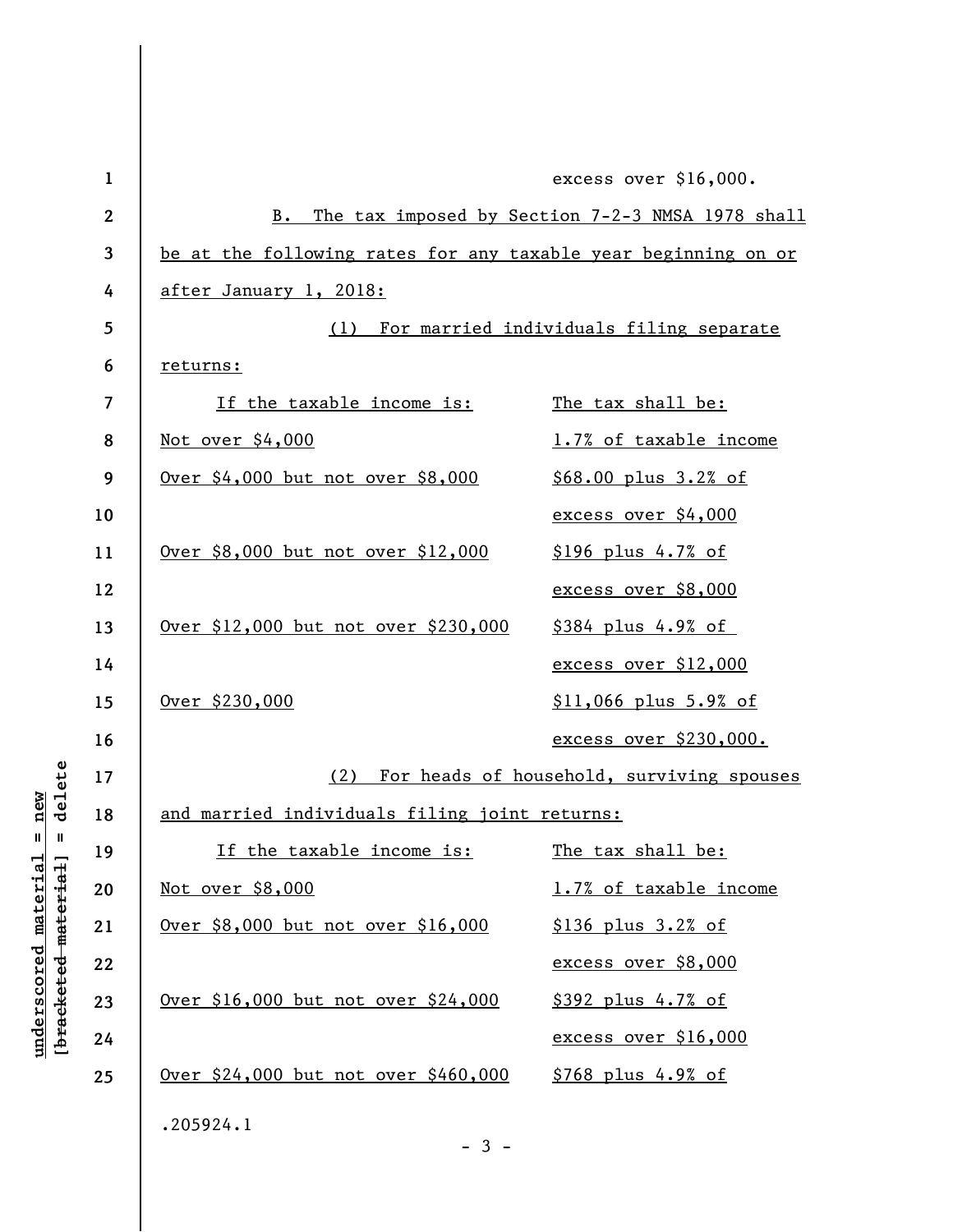| $\mathbf 1$              |                                                                  | excess over \$24,000     |  |  |  |  |  |  |
|--------------------------|------------------------------------------------------------------|--------------------------|--|--|--|--|--|--|
| $\mathbf{2}$             | Over \$460,000                                                   | \$22,132 plus 5.9% of    |  |  |  |  |  |  |
| 3                        |                                                                  | excess over \$460,000.   |  |  |  |  |  |  |
| 4                        | For single individuals and for estates and<br>(3)                |                          |  |  |  |  |  |  |
| 5                        | trusts:                                                          |                          |  |  |  |  |  |  |
| 6                        | <u>If the taxable income is:</u>                                 | The tax shall be:        |  |  |  |  |  |  |
| $\overline{\mathcal{L}}$ | <u>Not over \$5,500</u>                                          | 1.7% of taxable income   |  |  |  |  |  |  |
| 8                        | Over \$5,500 but not over \$11,000                               | \$93.50 plus 3.2% of     |  |  |  |  |  |  |
| 9                        |                                                                  | excess over \$5,500      |  |  |  |  |  |  |
| 10                       | Over \$11,000 but not over \$16,000                              | \$269.50 plus 4.7% of    |  |  |  |  |  |  |
| 11                       |                                                                  | excess over \$11,000     |  |  |  |  |  |  |
| 12                       | Over \$16,000 but not over \$306,667                             | \$504.50 plus 4.9% of    |  |  |  |  |  |  |
| 13                       |                                                                  | excess over \$16,000     |  |  |  |  |  |  |
| 14                       | Over \$306,667                                                   | \$14,747.17 plus 5.9% of |  |  |  |  |  |  |
| 15                       |                                                                  | excess over \$306,667.   |  |  |  |  |  |  |
| 16                       | $[\frac{b}{c}]$ $C$ . The tax on the sum of any lump-sum amounts |                          |  |  |  |  |  |  |
| 17                       | included in net income is an amount equal to five multiplied by  |                          |  |  |  |  |  |  |
| 18                       | the difference between:                                          |                          |  |  |  |  |  |  |
| 19                       | (1) the amount of tax due on the taxpayer's                      |                          |  |  |  |  |  |  |
| 20                       | taxable income; and                                              |                          |  |  |  |  |  |  |
| 21                       | the amount of tax that would be due on an<br>(2)                 |                          |  |  |  |  |  |  |
| 22                       | amount equal to the taxpayer's taxable income and twenty         |                          |  |  |  |  |  |  |
| 23                       | percent of the taxpayer's lump-sum amounts included in net       |                          |  |  |  |  |  |  |
| 24                       | income."                                                         |                          |  |  |  |  |  |  |
| 25                       | SECTION 2. REPEAL.--That version of Section 7-2-7 NMSA           |                          |  |  |  |  |  |  |
|                          | .205924.1                                                        |                          |  |  |  |  |  |  |
|                          | $-4 -$                                                           |                          |  |  |  |  |  |  |
|                          |                                                                  |                          |  |  |  |  |  |  |

**underscored material = new [bracketed material] = delete**

 $[bracketeed-materiat] = delete$  $underscored material = new$ 

 $\overline{\phantom{a}}$